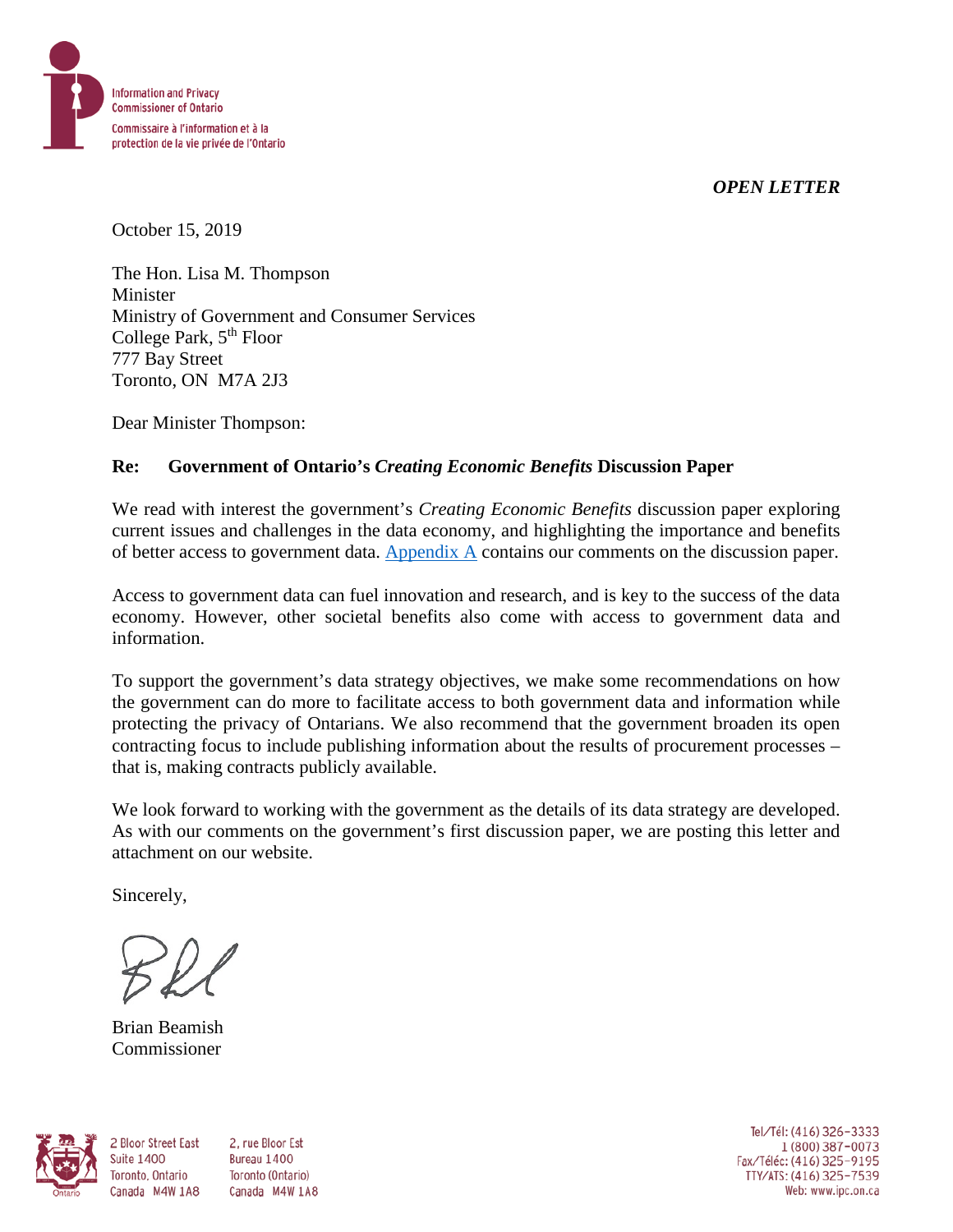cc: Dominic Roszak, Director of Operations, Stakeholder Relations and Appointments, Ministry of Government and Consumer Services

Hillary Hartley, Chief Digital and Data Officer

John Roberts, Chief Privacy Officer and Archivist of Ontario, Ministry of Government and Consumer Services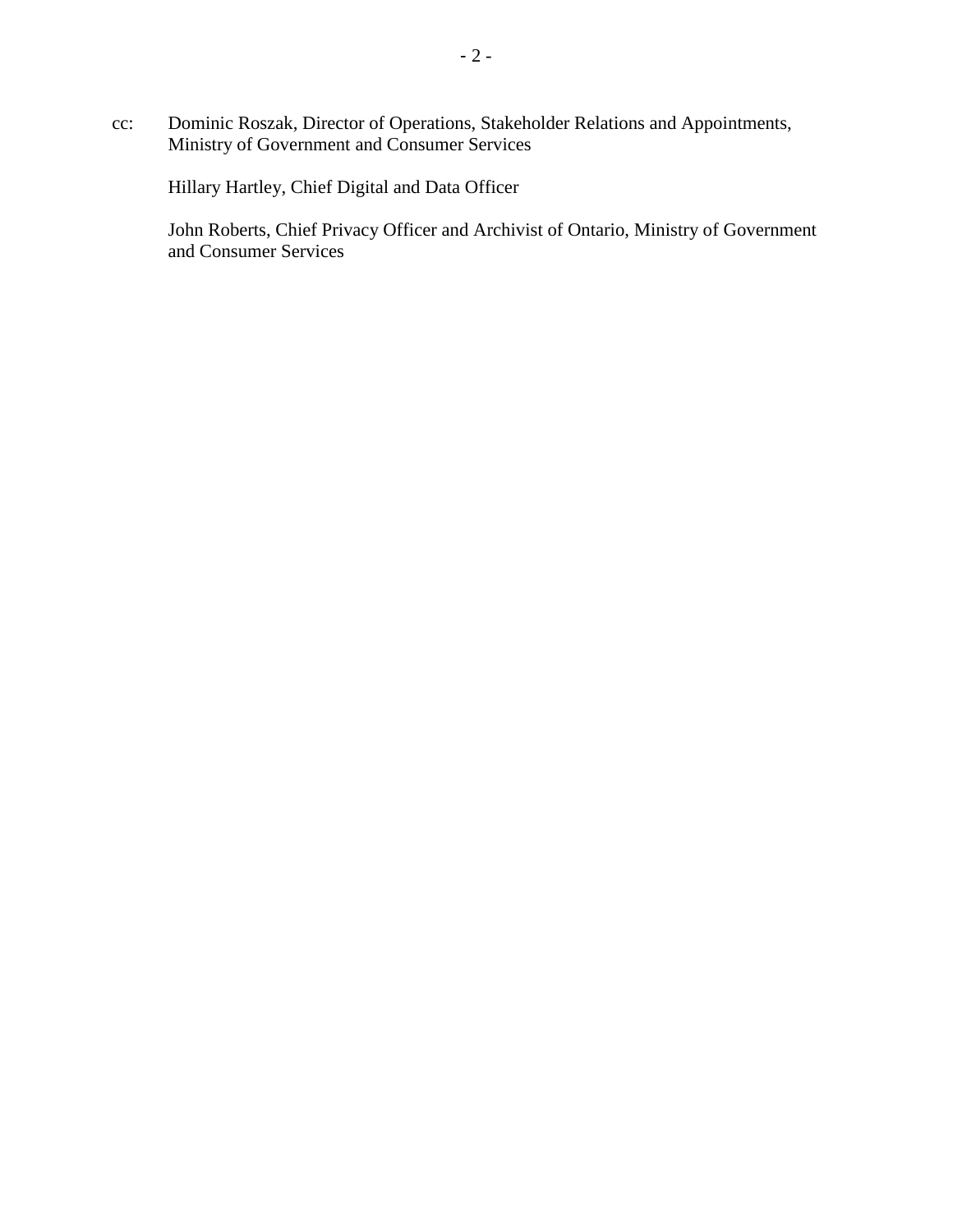## **Appendix A IPC Comments on the Ontario Government's** *Creating Economic Benefits* **Discussion Paper**

## <span id="page-2-0"></span>**ENHANCING ACCESS TO GOVERNMENT DATA AND INFORMATION**[1](#page-2-1)

### *Broaden Scope of Data Strategy's Access Goal*

Providing access to government data and information can foster entrepreneurship, innovation, and new economic activities, including the creation of new services and products in both the public and private sectors. As a supporter of an open by default approach to government data and information, the IPC commends the government for its goal to increase the amount of data available to business, and to identify the government data assets that can best support economic growth. However, as the province moves forward with its data strategy, economic benefits must not be the only priority or driver for openness.

The IPC recommends the government carefully consider the benefits of enhancing access to both government data and information for all Ontarians, and not just for businesses. The broader societal benefits of access to timely, relevant, and comprehensive government data and information include:

- strengthening democracy and promoting integrity by making government more transparent and accountable for its decisions, actions and spending
- giving the public a greater voice in what government does, and fostering government decisions and action that further the interests of all, not just a few
- empowering the public and enabling them to make more informed choices and decisions to improve their well-being
- advancing a more efficient and effective government
- enabling academic research and scientific discovery

There are also benefits for government such as reduced costs and other resources involved in processing freedom of information requests, as discussed further below.

#### *Protection of Privacy*

The message from the Minister of Government and Consumer Services states that the government wants to better understand how it can "support businesses to unlock the commercial value of data, while ensuring that individuals' privacy is protected." We agree that privacy should be at the

<span id="page-2-1"></span> $\overline{a}$  $1$  To provide a consistent frame of reference for review and comment, the IPC used the definitions for data, information, open data, and open by default from the Government of Ontario's *Open Data Directive*, [https://www.ontario.ca/page/ontarios-open-data-directive.](https://www.ontario.ca/page/ontarios-open-data-directive)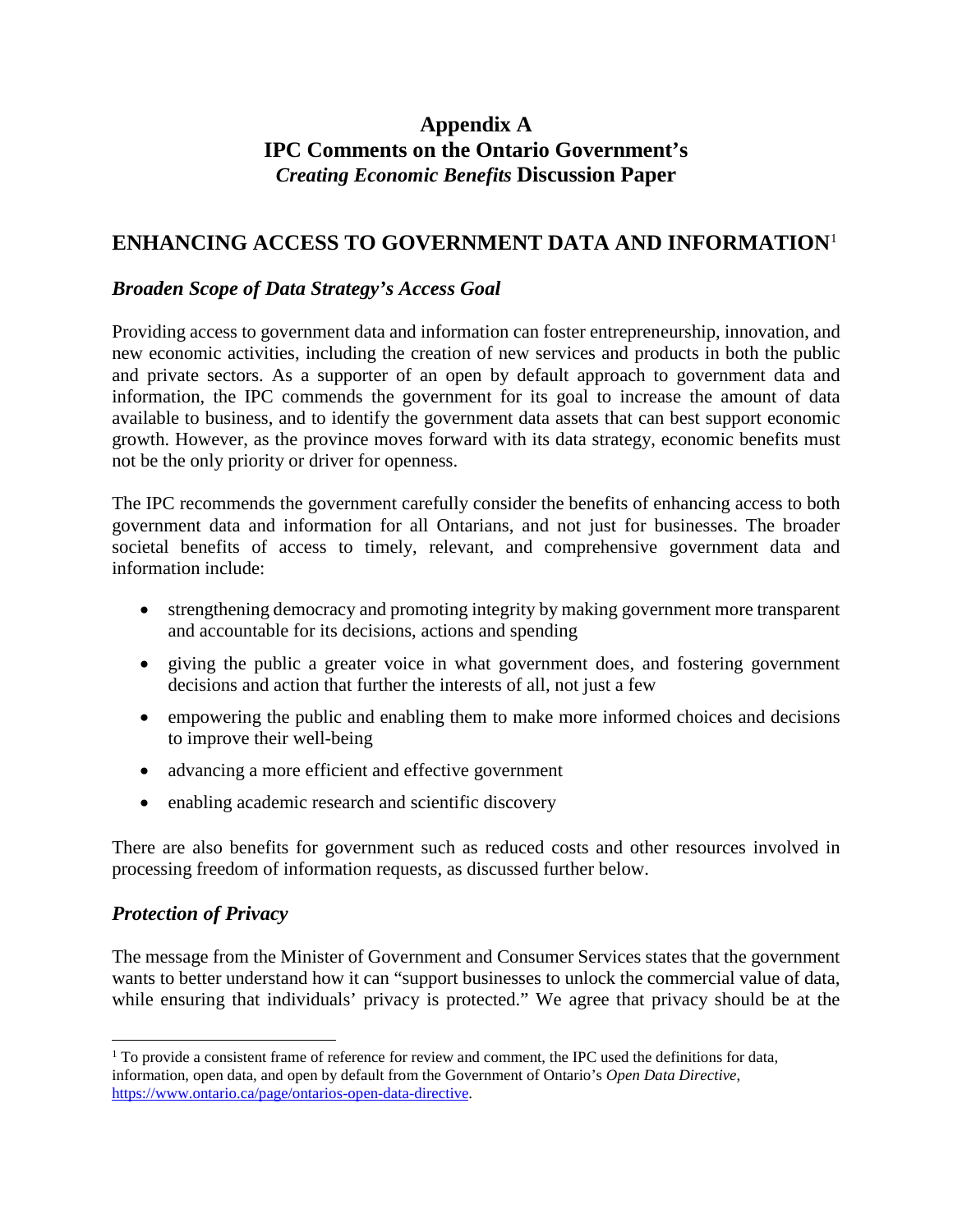forefront of the data strategy. As noted in the government's first discussion paper, privacy is essential to fostering public trust and confidence in the data-driven practices of both public and private sector organizations.

The *Creating Economic Benefits* discussion paper notes that many organizations are "looking into developing their own governance practices in a time of heightened public awareness of data privacy and security." The paper also speaks to new guidelines, standards and best practices to help businesses protect data and comply with Ontario's international data-related obligations.

No details are provided, so it is not clear how these objectives will be achieved. It is also unclear what public and private sector privacy measures are contemplated by the government. In the absence of further details, it is not possible to provide specific comments.

However, at a minimum, any guidelines, standards and best practices must supplement, not supplant, Ontario's existing legislative privacy requirements. They must also include measures that ensure effective and independent oversight, and hold government and private sector organizations accountable for their information practices.

### *Open Data*

As stated in the discussion paper, open data can be a key driver of economic growth and business innovation. The paper also acknowledges that Ontario already has a robust open data program that could be adapted to support a more value-focused approach to data sharing.

The IPC supports the government's efforts to release data to the public without charge, under the Open Government Licence – Ontario. That licence effectively balances public access and protection of privacy, and other information rights.

It permits users to copy, modify, publish, translate, adapt, distribute or otherwise use the information (including data) in any medium, mode or format for any lawful purpose. It also defines a few important exceptions. For example, the licence does not grant users any right to use personal information,[2](#page-3-0) information or records not accessible under *FIPPA*, or information subject to other intellectual property rights (such as patents, trademarks and official marks).<sup>[3](#page-3-1)</sup>

<span id="page-3-0"></span> <sup>2</sup> The *Freedom of Information and Protection of Privacy Act* and *Municipal Freedom of Information and Protection of Privacy Act* define personal information as recorded information about an identifiable individual, excluding information that identifies someone in their business capacity.

<span id="page-3-1"></span><sup>3</sup> Government of Ontario, *Open Data Directive*, Appendix A – Open Government Licence – Ontario, [https://www.ontario.ca/page/ontarios-open-data-directive#section-8.](https://www.ontario.ca/page/ontarios-open-data-directive#section-8)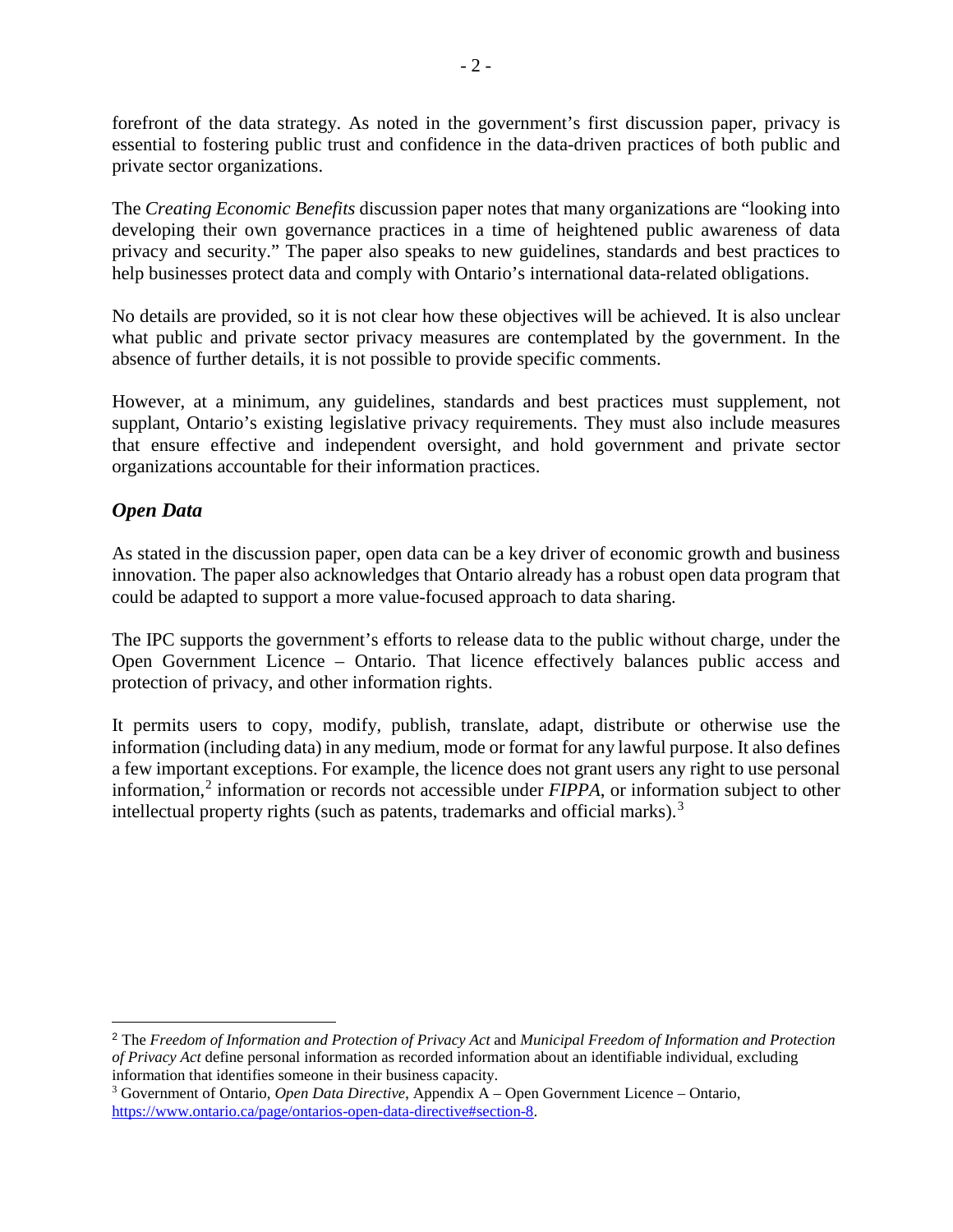#### *Health-related Data*

On the subject of sharing data, the discussion paper states: "Given that Ontario has a wealth of data in digital health assets, clinical and administrative health data can also be considered as a high-value dataset that may present various opportunities for Ontario."

It is important to distinguish between the high value of health-related data in terms of utilizing it to foster innovation and research, and its high monetary value (that is, health-related data as a commodity to be sold as a source of revenue for the government). The specific scope of what the government may be contemplating is not clear from the discussion paper.

The IPC is fully aware of the high economic value of health-related data. We are also aware that various organizations already sell health-related data (for example, the Canadian Institute for Health Information and Cancer Care Ontario).

In 2016, we made a submission to Ed Clark, Chair of the Advisory Council on Government Assets and Business Advisor to the Premier. He assessed the value of Ontario's digital health program, including how it could stimulate economic growth. In our submission, we outlined the challenges of de-identification necessary when personal health information is publicly released, and the potential unintended consequences of monetizing electronic health records.[4](#page-4-0)

Given the sensitivity of personal health information and the risks of re-identification, we recommend the government consult with us prior to taking further action to share health-related data. In particular, we would like to understand specifically what type of data (such as facts, figures and statistics, aggregated information, or de-identified information at the individual level) may be shared, the level of public transparency, types of controls and oversight, and the limits that will be imposed on use and disclosure.

We also would like to know if monetization of health-related data is being considered. While the IPC supports the government's efforts to enhance access to appropriately de-identified healthrelated data to expand and innovate health products and services, we have grave concerns about the monetization of this data. Potentially, it raises a variety of ethical and privacy issues that must be fully explored before the government proceeds.

<span id="page-4-0"></span> $\overline{a}$ <sup>4</sup> IPC, *Submission of the Information and Privacy Commissioner* to Ed Clark, Chair of the Advisory Council on Government Assets and Business Advisor to the Premier, 2016, https://files.ontario.ca/7. information and privacy commissioner of ontario.pdf.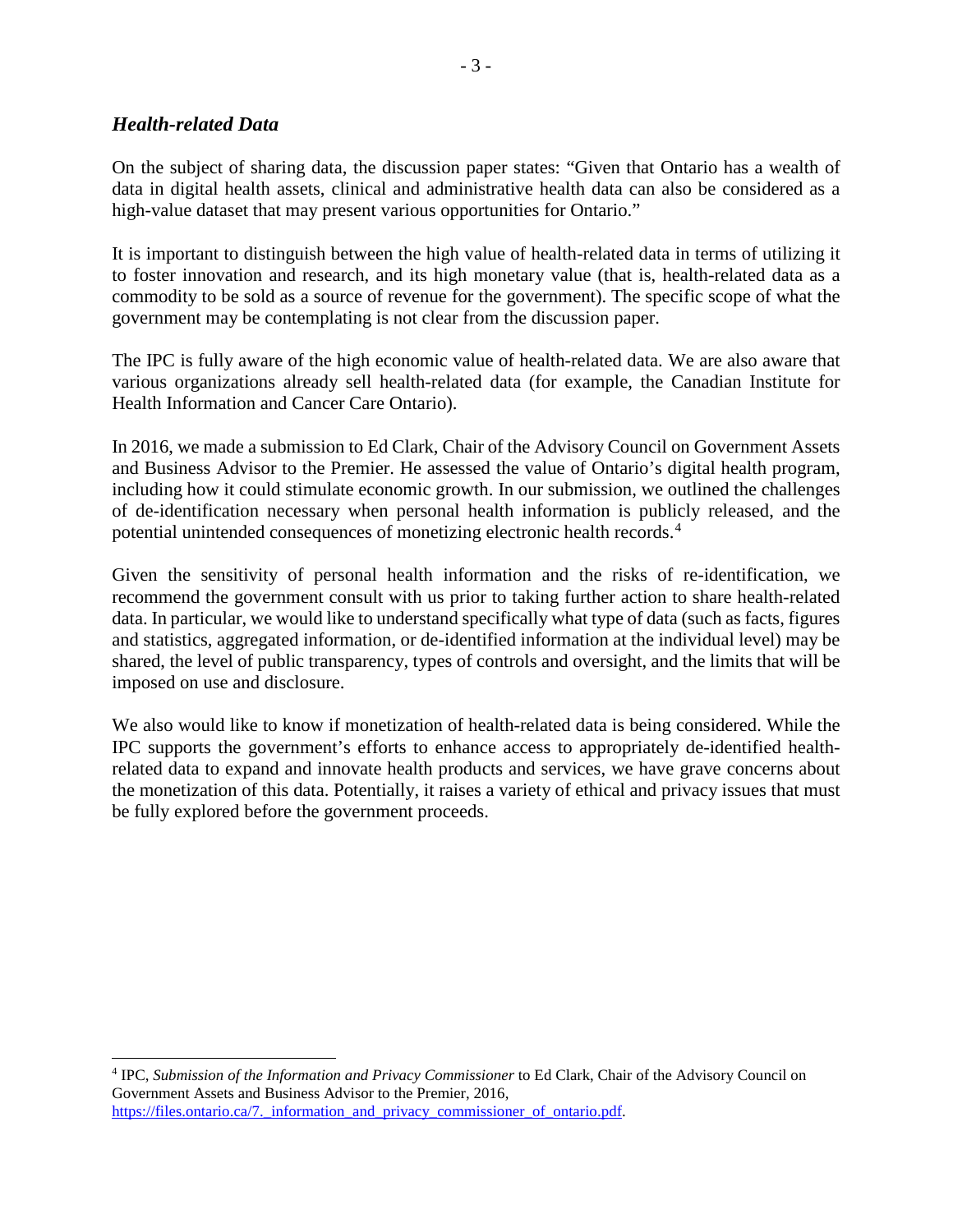#### *Data Monetization*

The discussion paper mentions data monetization in the context of Facebook and "techlash," but does not address the issue more broadly. Should the province consider data monetization of any government-held personal information as part of its data strategy, we recommend it hold provincewide public consultations on this specific issue. Ontarians may have concerns about the monetization of their personal information by public sector organizations, and their views should be considered carefully.

Key questions the government will need to answer include:

- Does the public support the government selling their data, particularly health-related data?
- Are there types of data and information that should never be monetized because of a compelling public interest?
- In what circumstances would the government use a for-profit model instead of cost recovery?
- Could monetizing data prejudice or negatively impact rights (including access and privacy), freedoms and legitimate interests of the public and data subjects?

Should the government proceed further with data monetization, it will need to strike an appropriate balance between potentially competing goals. For example, realizing economic gains and enhancing public services, while protecting privacy and preserving its commitment to open government.

#### *Open Information*

Open Information is the proactive release or disclosure of information about government programs, services and operations. It differs from open data as it generally involves more than just facts or raw data. It may involve work products such as memos, briefing notes, and policy papers that contain analyses, evaluations, opinions and other subjective information.

The IPC recommends the government consider three measures to enhance the scope and amount of government information proactively made available to business and the public:

- review and enhance existing policy and legal requirements for proactive disclosure
- develop a publication scheme
- require proactive disclosure of certain completed freedom of information requests

Proactive disclosure of government information has many benefits. It is an effective and efficient way to make government information available to all Ontarians. It can also help reduce the time, costs and effort associated with access requests under *FIPPA* and *MFIPPA* for both the requester and public organizations. This was the City of Toronto's experience – there was a 50 percent drop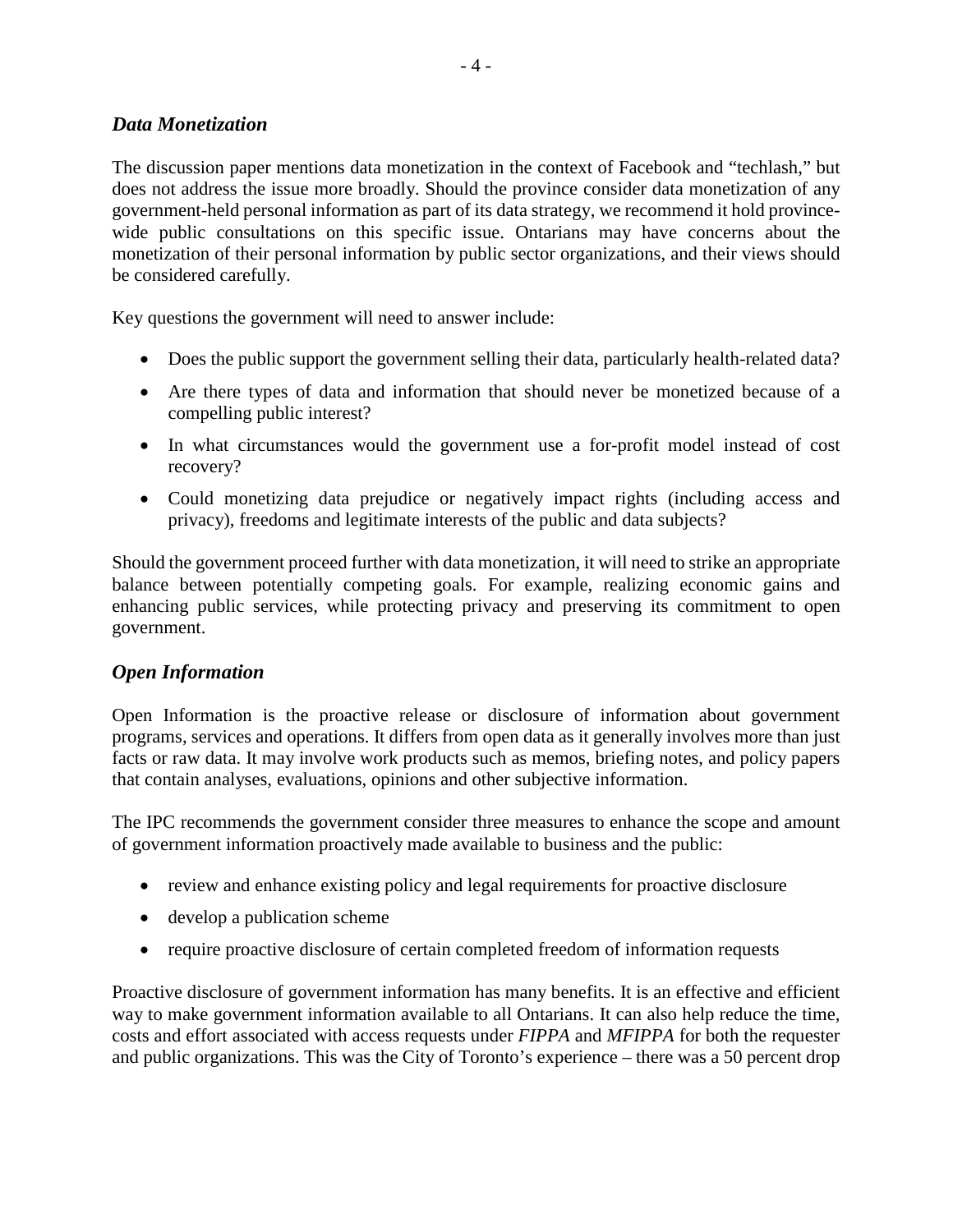in access requests after implementing its proactive disclosure scheme.<sup>[5](#page-6-0)</sup>

Many provincial statutes and municipal by-laws require the publication of defined information. For example, the *Public Sector Salary Disclosure Act* requires the public disclosure of salary and benefits paid to public sector employees paid \$100,000 or more in a year.

*FIPPA* and *MFIPPA* also require proactive disclosure of certain records. These proactive disclosure requirements are designed to facilitate the public's right of access under the legislation and, more generally, the transparency of government operations. They help the public understand the functions and responsibilities of government organizations and the records they hold.

#### **Publication scheme**

A publication scheme requires proactive disclosure, on a routine basis, of certain broad classes of information. It can help ensure that critical information related to the government's mandate and functions is made publicly available on a timely basis. In many international and Canadian jurisdictions, publication schemes are defined in freedom of information laws.

This is the case in Newfoundland and Labrador's *Access to Information and Protection of Privacy Act*, which requires public bodies to adapt the publication scheme template created by the Office of the Information and Privacy Commissioner.<sup>[6](#page-6-1)</sup> Other jurisdictions' publication schemes define more detail about the records to be proactively disclosed. For example, the United Kingdom's *Freedom of Information Act* requires each public authority to have a publication scheme approved by the Information Commissioner's office (ICO), and to proactively publish the information covered by that scheme.

The ICO's model publication scheme defines seven classes of records that public organizations should publish (for example, "What we spend and how we spend it" relates to financial information about projected and actual income and expenditure, tendering, procurement and contracts).<sup>[7](#page-6-2)</sup>

#### *Proactive disclosure of completed access requests*

To create efficiencies for government and requesters, and to enhance access to government information, the IPC also recommends the province take steps to proactively disclose the results of general records access requests (that is, requests for records that do not include personal information). In 2018, the public organizations covered by *FIPPA* and *MFIPPA* received 31,921 general records requests and 34,286 in 2017. There is no reason why general records disclosed for these requests should not be available to all Ontarians.

<span id="page-6-0"></span> $\overline{a}$ <sup>5</sup> City of Toronto CIO Dave Wallace testified before the Parliamentary ATI, Ethics and Privacy Committee on February 2, 2011, as cited in British Columbia Freedom of Information and Privacy Association, *Proactive and reactive disclosure of government-held information in British Columbia*, March 9, 2011, [https://fipa.bc.ca/library/Reports\\_and\\_Submissions/FIPA\\_response-OIPC\\_Consultation\\_on\\_\\_Proactive\\_Release-](https://fipa.bc.ca/library/Reports_and_Submissions/FIPA_response-OIPC_Consultation_on__Proactive_Release-March_9_2011.pdf)[March\\_9\\_2011.pdf,](https://fipa.bc.ca/library/Reports_and_Submissions/FIPA_response-OIPC_Consultation_on__Proactive_Release-March_9_2011.pdf) pp. 1, 4.

<span id="page-6-1"></span><sup>6</sup> Newfoundland and Labrador Office of the Information and Privacy Commissioner, *Publication Scheme Template*,

<span id="page-6-2"></span><sup>&</sup>lt;sup>7</sup> United Kingdom Information Commissioner's Office, *Model Publication Scheme*, [https://ico.org.uk/media/for](https://ico.org.uk/media/for-organisations/documents/1153/model-publication-scheme.pdf)[organisations/documents/1153/model-publication-scheme.pdf.](https://ico.org.uk/media/for-organisations/documents/1153/model-publication-scheme.pdf)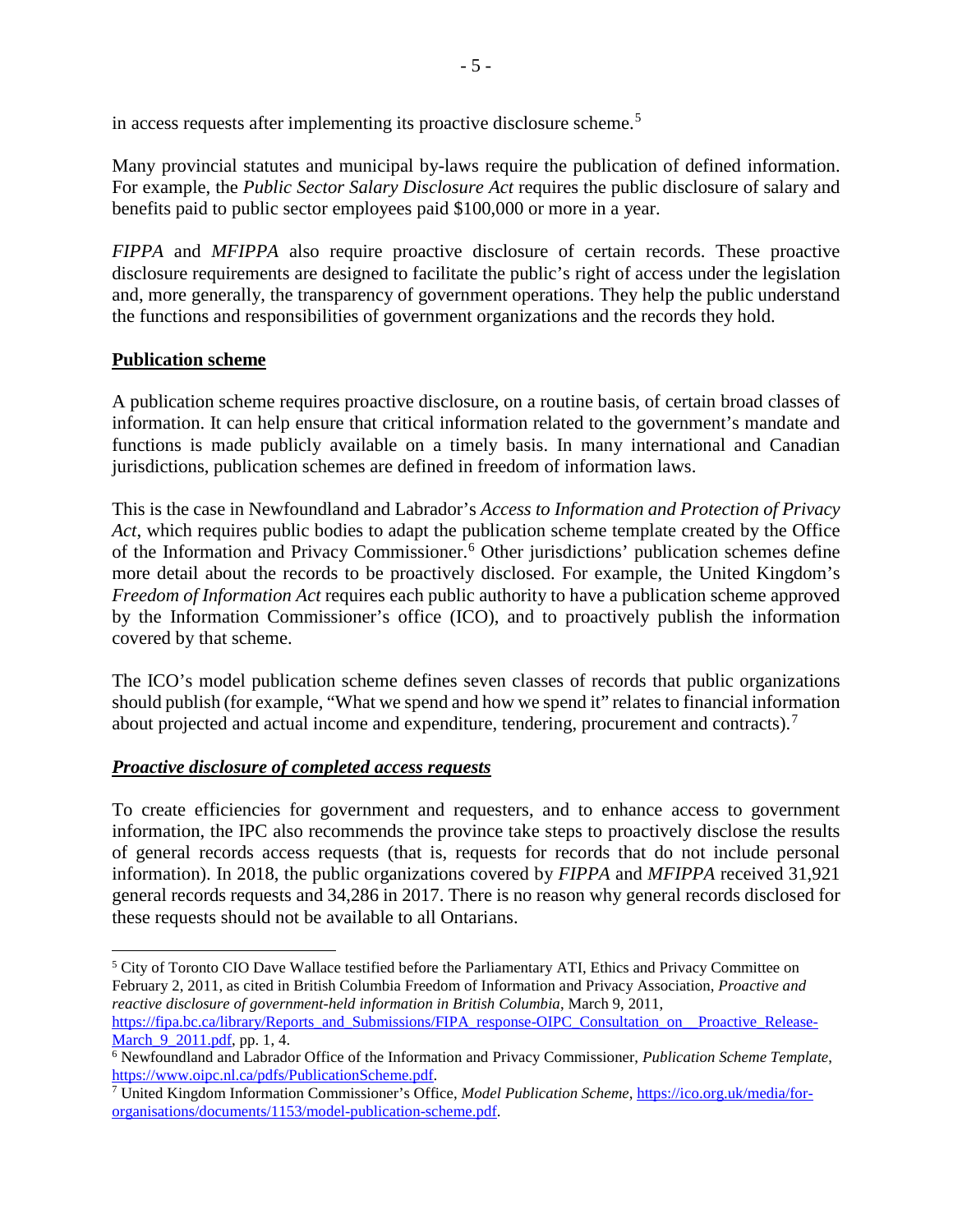Other Canadian governments, at all three levels, have proactive disclosure schemes for access requests. Some publish summaries of completed requests (for example, the federal government and City of Toronto),<sup>[8](#page-7-0)</sup> while others post copies of redacted decision letters and responsive records (for example, British Columbia and Newfoundland and Labrador).<sup>[9](#page-7-1)</sup>

- 6 -

The IPC recommends the government examine the merits of requiring proactive disclosure of PDF copies of redacted decision letters and responsive records for general records access requests. No personal or other exempted information should be published.

If it proceeds, a suitable delay for publication should be defined (such as, no publication until 72 hours after response sent electronically and five days if mailed). A publication delay recognizes that requesters expend time, effort and money to obtain records, and addresses concerns raised in other jurisdictions about simultaneous disclosure.[10](#page-7-2)

Proactively disclosing the results of defined types of access requests maximizes utility for users and government. It eliminates the need to make and process additional access requests for documents previously released, thereby increasing efficiencies and decreasing processing costs.

Establishing a publication scheme and requiring the proactive disclosure of completed general records access requests, supports the data strategy's objective of fostering innovation and economic growth through enhanced access to government data and information.

# **OPEN CONTRACTING**

 $\overline{a}$ 

The discussion paper defines open contracting as "the practice of publishing and using open, accessible, and timely information on government contracting to engage citizens and businesses in identifying and fixing problems."<sup>[11](#page-7-3)</sup> [emphasis added] However, the focus of the paper and its questions is singularly on improving access to data about available procurement opportunities.

The IPC supports streamlining public procurement processes; however, there also is a need to take steps to ensure the outcomes are more transparent. As part of its efforts to innovate procurement, we recommend the province expand its access objective to include both data and information, and to publish information about the contracts, and not just procurement opportunities.

- <span id="page-7-1"></span><sup>9</sup> Government of British Columbia, *Search for Information Releases (FOI Requests)*, [https://www2.gov.bc.ca/gov/search?id=4BAD1D13C68243D1960FECBBF7B8B091&q=FOI,](https://www2.gov.bc.ca/gov/search?id=4BAD1D13C68243D1960FECBBF7B8B091&q=FOI) and Government of Newfoundland and Labrador, *Completed Access to Information Requests*, [https://atipp-search.gov.nl.ca/.](https://atipp-search.gov.nl.ca/)
- <span id="page-7-2"></span><sup>10</sup> For example, Office of the Information and Privacy Commissioner for British Columbia, Investigation Report F11-02, Investigation into the Simultaneous Disclosure Practice of BC Ferries, May 16, 2011, [https://www.oipc.bc.ca/investigation-reports/1243.](https://www.oipc.bc.ca/investigation-reports/1243)
- <span id="page-7-3"></span><sup>11</sup> Open Government Partnership, *Open Government Global Report: Open Contracting*, 2019, [https://www.opengovpartnership.org/wp-content/uploads/2019/05/Global-Report\\_Open-Contract.pdf,](https://www.opengovpartnership.org/wp-content/uploads/2019/05/Global-Report_Open-Contract.pdf) as cited in Government of Ontario, *Discussion Paper 2: Creating Economic Benefits*, [https://engage.ontario.ca/en/content/discussion-paper-2-creating-economic-benefits.](https://engage.ontario.ca/en/content/discussion-paper-2-creating-economic-benefits)

<span id="page-7-0"></span><sup>8</sup> Government of Canada, *Completed Access to Information Requests*[, https://open.canada.ca/en/search/ati,](https://open.canada.ca/en/search/ati) and City of Toronto, *Freedom of Information Requests Summary*, [https://open.toronto.ca/dataset/freedom-of-information](https://open.toronto.ca/dataset/freedom-of-information-requests-summary/)[requests-summary/.](https://open.toronto.ca/dataset/freedom-of-information-requests-summary/)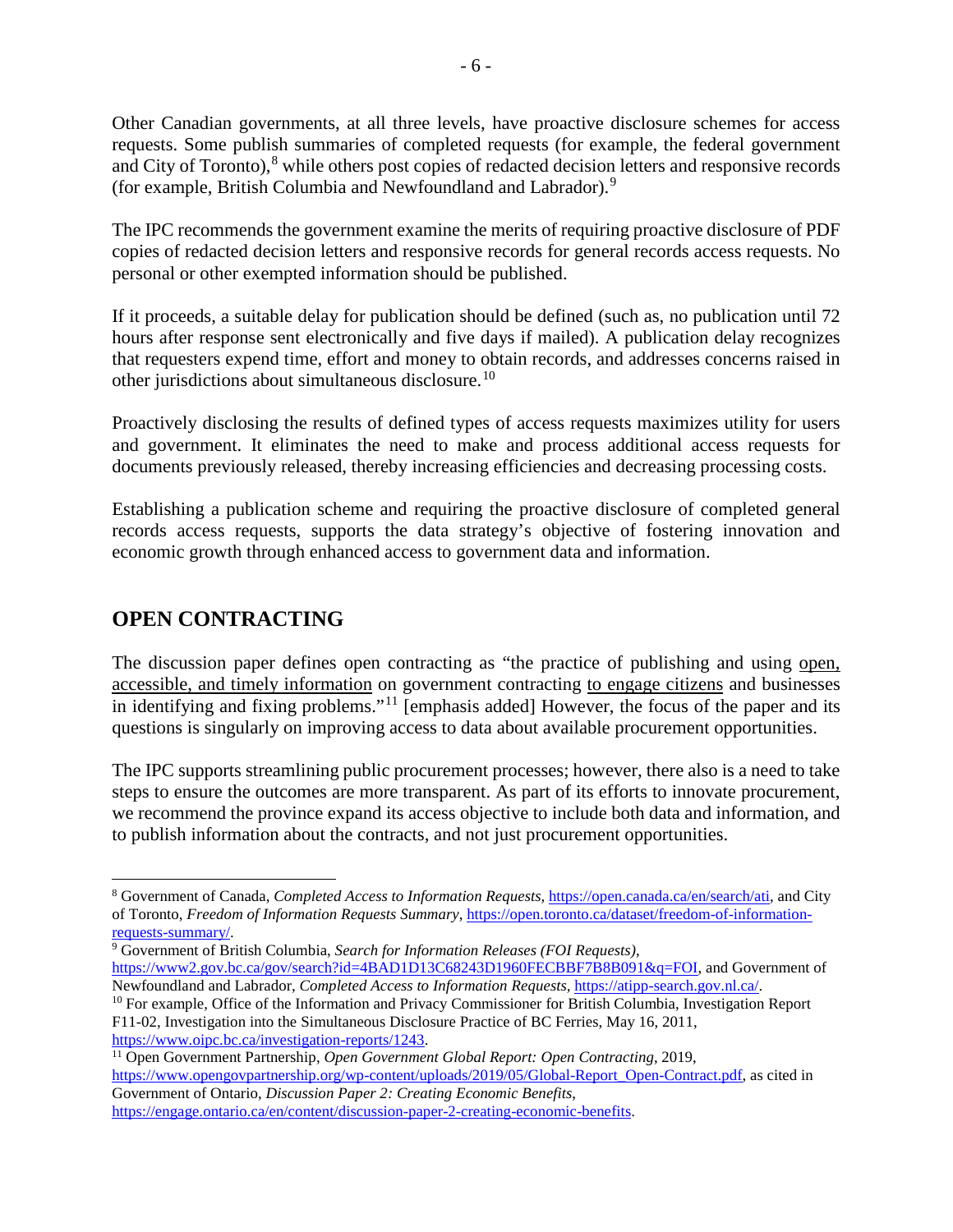For over a decade, the IPC has called for greater transparency in the procurement process. For example, in our 2006 annual report, we encouraged the government to make public both the winning bid and unsuccessful bids for every contract awarded by a provincial government organization for public comparison.

As noted in our *Open Contracting: Proactive Disclosure of Procurement Reports paper*, the public is interested in understanding how government resources are used. To gain this awareness, the public must be informed about the procurement process, including how contracts are awarded, what has been contracted for, how the successful bidders were chosen, what the various costs of the contract are, and who is responsible for the decision-making relating to the contract.<sup>[12](#page-8-0)</sup>

Publication of procurement and contract information, while protecting sensitive third-party information, would support the government's objective of getting more information about procurement into the hands of business. It will also strengthen clarity and accountability around government spending, while providing tangible benefits to the government. For example, publication can significantly reduce the number of freedom of information requests and appeals related to procurement and contracts, and their associated resources and costs.

Every year, public sector organizations receive numerous access requests related to procurement, many of which come to the IPC on appeal. We consistently order the disclosure of contractual information on appeal, and the courts consistently uphold our orders. There are no legal impediments in Ontario's access and privacy laws to designing an open procurement process.

As the province knows, jurisdictions around the world have adopted, or are working towards, the Open Contracting Data Standard (OCDS) to increase the transparency of their procurement processes. The United Kingdom became the first G7 country to commit to the OCDS for contracts administered by a central purchasing authority. $13$ 

The OCDS defines key documents and data to publish at each stage of a contracting process. It sets out three levels of disclosure, with the intermediate and advanced levels requiring publication of contract documents among other detailed information.[14](#page-8-2)

In addition, numerous American states publish procurement and contract documents.<sup>[15](#page-8-3)</sup> For example, Florida has an easily searchable database of contracts awarded by state and includes full amounts and details (deliverables, payments and audit results), as well as PDFs of both the procurement and award contract documents.[16](#page-8-4) New York and California also publish contract documents.[17](#page-8-5)

<span id="page-8-0"></span> $\overline{a}$ <sup>12</sup> IPC, *Open Contracting: Proactive Disclosure of Procurement Records*, September 2015, [https://www.ipc.on.ca/wp-content/uploads/Resources/open-contracting.pdf,](https://www.ipc.on.ca/wp-content/uploads/Resources/open-contracting.pdf) p. 1.<br><sup>13</sup> Gov.UK, *Open Contracting*, https://www.gov.uk/government/publications/open-contracting.

<span id="page-8-2"></span><span id="page-8-1"></span><sup>&</sup>lt;sup>14</sup> Open Contracting Data Standard, *Implementation Guidance*, "What to publish," [https://standard.open](https://standard.open-contracting.org/latest/en/implementation/levels/)[contracting.org/latest/en/implementation/levels/.](https://standard.open-contracting.org/latest/en/implementation/levels/)

<span id="page-8-3"></span><sup>15</sup> Society for Institutional & Organizational Economics, *Online Databases of Contracts with US State Governments*, [https://www.sioe.org/online-databases-contracts-us-state-governments.](https://www.sioe.org/online-databases-contracts-us-state-governments)<br><sup>16</sup> Florida Accountability Contract Tracking System, https://facts.fldfs.com/Search/ContractSearch.aspx.

<span id="page-8-4"></span>

<span id="page-8-5"></span><sup>&</sup>lt;sup>17</sup> Office of General Services, State of New York, [https://online.ogs.ny.gov/Purchase/Search/default.asp,](https://online.ogs.ny.gov/Purchase/Search/default.asp) and Cal eProcure (California), [https://www.caleprocure.ca.gov/pages/LPASearch/lpa-search.aspx.](https://www.caleprocure.ca.gov/pages/LPASearch/lpa-search.aspx)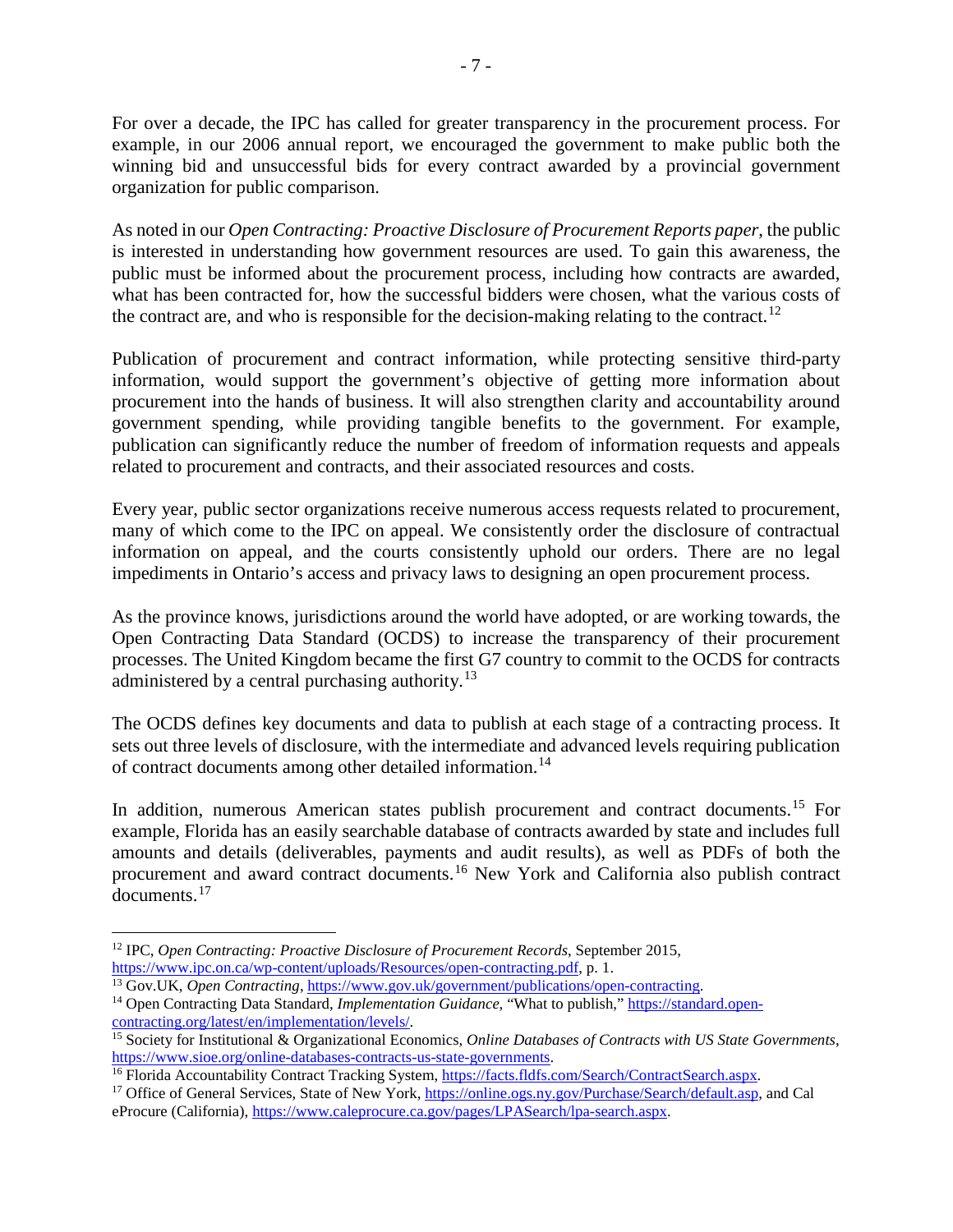In a February 2019 letter to the then Minister of Government and Consumer Services, we drew the government's attention to a comprehensive, multi-jurisdictional study of procurement practices by the Open Contracting Partnership (OCP). For countries that do not have an open by default approach to procurement records, the OCP identified the most common reasons given for not disclosing contracting documents.

One of those reasons is that disclosing contracting information costs too much money and leads to costly appeals and more contract re-negotiations, causing further delays and costs. The OCP's study showed this conclusion was incorrect. In particular, it found:

- Reactive disclosure is more expensive than systematic, proactive disclosure
	- − with the right infrastructure, managing records and disclosing information can be an automated, low cost process
	- − disclosing contracting information leads to substantial public savings and other benefits
- Disclosing contracting information does not decrease competition
	- − in fact, it leads to an increase in the average number of bidders per tender
	- − it also results in a decrease in bid prices, not an increase

Overall, the OCP identified that there was growing evidence that transparency and openness around procurement can help improve the competitiveness, integrity and efficiency of the contracting process.[18](#page-9-0)

As the government modernizes its procurement process, the IPC strongly recommends adopting an open by default approach to procurement and contract information and records.

# **PRIORITIZING ARTIFICIAL INTELLIGENCE**

According to the discussion paper, the government is in the early stages of scoping an AI strategy that focuses on talent development and re-skilling, consumer protection, public and private sector adoption, transparency and accountability, and the ethical usage of AI. Formal work on this strategy will begin after the government releases its data strategy.

The IPC is pleased the government plans to develop a comprehensive AI strategy and recommends it consult with us, as well as the Law Commission of Ontario and the Ontario Human Rights Commission when defining the scope and implementation requirements.

AI supports and relies on the data-driven practices that maximize the amount of information about individuals to identify and track them, and to predict their behaviour.<sup>[19](#page-9-1)</sup> There are inherent privacy

<span id="page-9-0"></span> $\overline{a}$ <sup>18</sup> Open Contracting Partnership, *Mythbusting Confidentiality in Public Contracting*, 2018[, http://mythbusting.open](http://mythbusting.open-contracting.org/)[contracting.org/.](http://mythbusting.open-contracting.org/)

<span id="page-9-1"></span><sup>19</sup> Privacy International, *Profiling and Automated Decision Making: Is Artificial Intelligence Violating Your Right to Privacy?*, December 5, 2018[, https://privacyinternational.org/blog/2537/profiling-and-automated-decision-making](https://privacyinternational.org/blog/2537/profiling-and-automated-decision-making-artificial-intelligence-violating-your-right)[artificial-intelligence-violating-your-right.](https://privacyinternational.org/blog/2537/profiling-and-automated-decision-making-artificial-intelligence-violating-your-right)